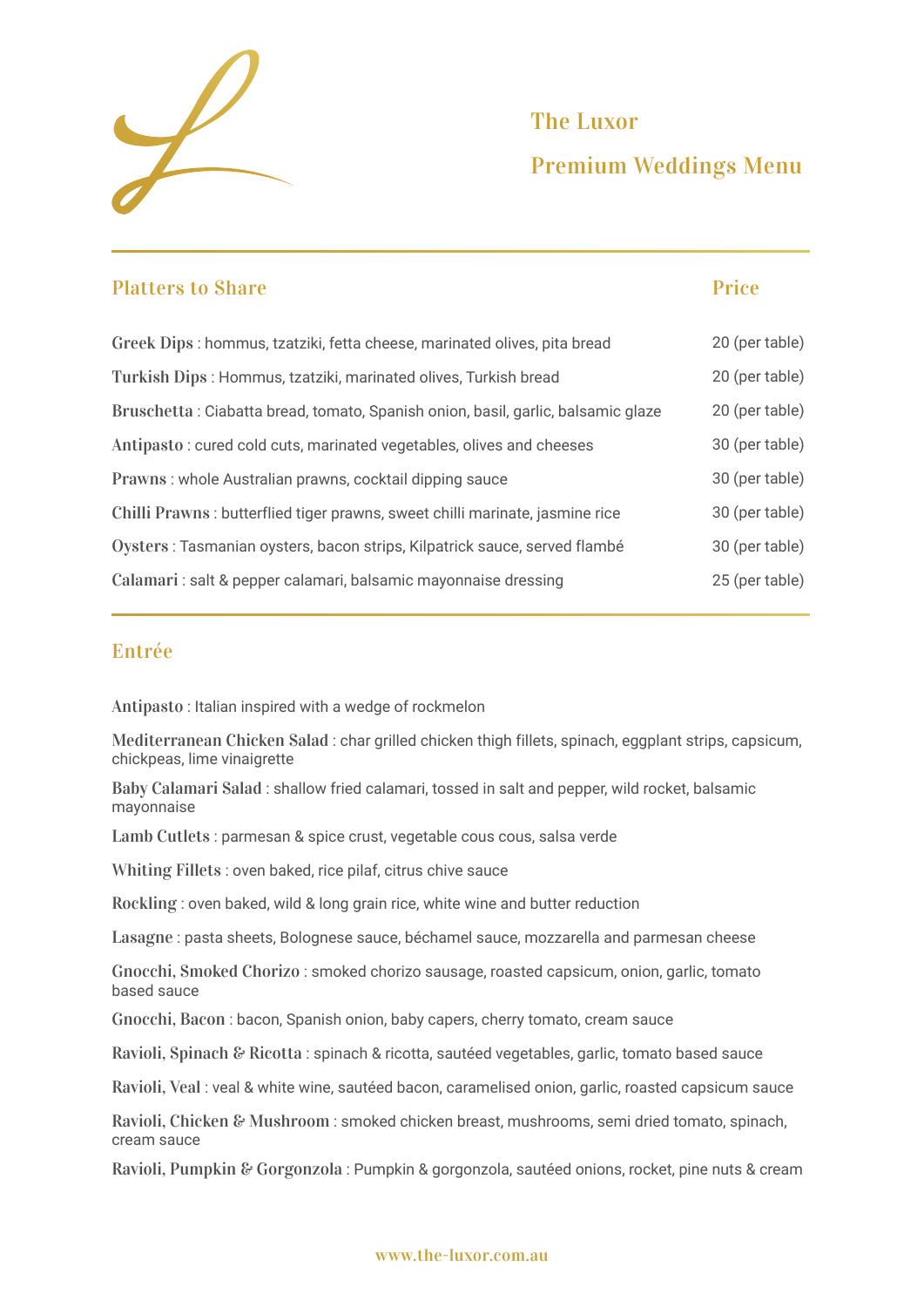

# Premium Weddings Menu The Luxor

# Mains

#### Beef

| Ribeye 300g | Scotch Fillet 300g | Eye Fillet 260g $(\$2pp \text{ extra})$                                                |
|-------------|--------------------|----------------------------------------------------------------------------------------|
|             |                    | Beef Wellington: seared eye fillet, mushroom filling, golden pastry with rich veal jus |

Veal Scallopine : veal fillets, sautéed mushroom, spring onion, garlic, cream reduction

### Sauces

| <b>Mushroom Sauce</b>         | <b>Peppercorn Sauce</b> | <b>Stilton Sauce</b> | <b>Red Wine Jus</b> |
|-------------------------------|-------------------------|----------------------|---------------------|
| $\mathbf{I}$ and $\mathbf{L}$ |                         |                      |                     |

### Lamb

Rump : lemon & parmesan crust, balsamic reduction *(\$2pp extra)*

4 Point Rack : burgundy jus *(\$3pp extra)*

### Chicken

Marsala : chicken breast sitting on baked parmesan crust polenta, mushroom, onion & Marsala sauce

Luxor Chicken : supreme cut chicken, wrapped in prosciutto, caramelised chicken velute

Mushroom Involtini : chicken breast filled with mushrooms, Grano Podano cheese, truffle chicken velute

Spinach Involtini : chicken breast filled with baby spinach, fetta chesse, white wine spinach & pine nut sauce

Cheese Involtini : chicken breast filled with goat's cheese, parmesan, ricotta, semidried tomato, chicken velute

### Fish

Atlantic Salmon : dill infused, saffron butter sauce

Tuna Steak : seared, thyme ratatouille, tarragon butter

### **Sides**

Garden Salad : mesculin lettuce, cucumber, cherry tomato, balsamic mayo dressing

Rocket Salad : rocket lettuce, parmesan & balsamic vinegar

*\*All mains are served with potato & vegetables (except Chicken Marsala & Tuna)*